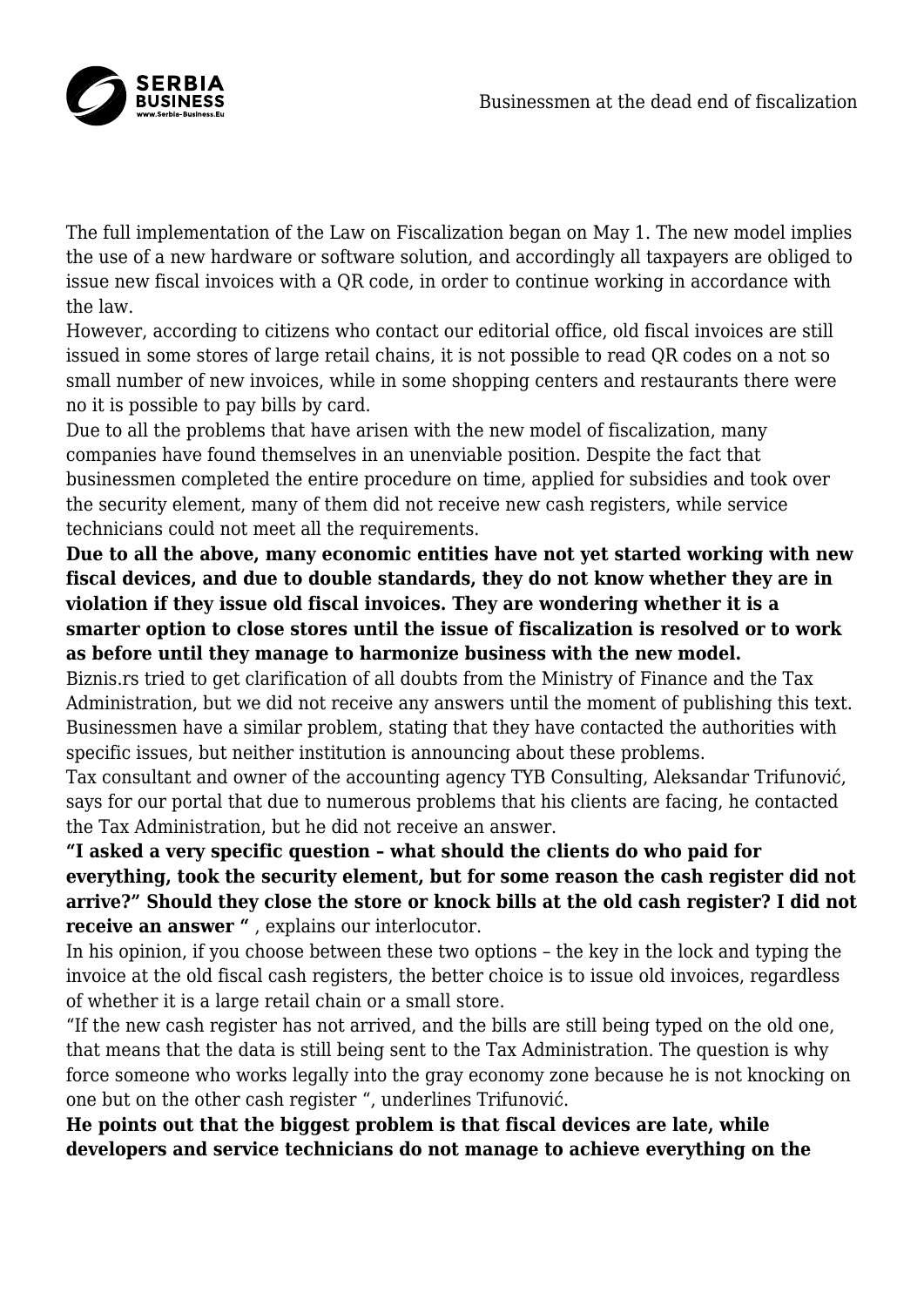

## **ground.**

"I can mention a few clients that I know started fiscalization on time, that they had a security element and registered work units at the beginning of March since last year, but due to these problems, delays and numerous changes, they did not finish fiscalization. We will see what it will look like when everything works, because there are a lot of unresolved issues ", concludes Trifunović.

Milena Amon, a representative of the Association "Protector of Entrepreneurs and Businessmen of Serbia", believes that this is a huge damage to all businessmen who want to do business legally.

**"Numerous retail chains issue old fiscal invoices, probably because their legal services interpret that in that case there is no tax evasion, and thus no violation of the law. Or it pays off for them to eventually, if there is control, pay that penalty because their turnover is huge, while, on the other hand, small business entities must not take risks "** , states Amon for Biznis.rs.

He says that they have been trying to get an answer to the question of whether the old and the new system can be used in parallel for days, but neither the Tax Administration nor the Ministry of Finance have announced themselves.

"Our members call us en masse, who also address both institutions, but do not receive any answers. They do not know whether some control will come to them tomorrow, as announced by the Tax Administration, and whether they will be fined because they issued an invoice at the old cash register, and not at the new one, although there was no tax evasion. Due to everything, businessmen see these announcements as a way to return the money given for subsidies to the budget ", she says and adds that there are numerous reasons why some taxpayers have not yet received new cash registers.

"Many did not receive the new cash registers, although they were ordered. And there are different reasons, we even heard that the cash registers are 'stuck' at the customs and that they are not cleared through customs, which is why they cannot let them go. Then the servicemen do not manage to process so many existing cash registers, to activate them and insert data into them ", our interlocutor points out.

## **Amon states that there are examples of those who started working with new cash registers and that they also appear with numerous doubts and problems. According to the estimates of this association, the QR code from the new fiscal account cannot be read on about 80 percent of the devices.**

"Cash registers are not working properly or their invoices in the records of the Tax Administration are doubled, QR codes do not work and some invoices are impossible to scan. It happens that the new cash register also breaks down, and then they cannot issue new fiscal invoices and are unable to work. A member who has a bar in Zrenjanin in the shopping center called us, saying that it was a huge overload and that the cards were not